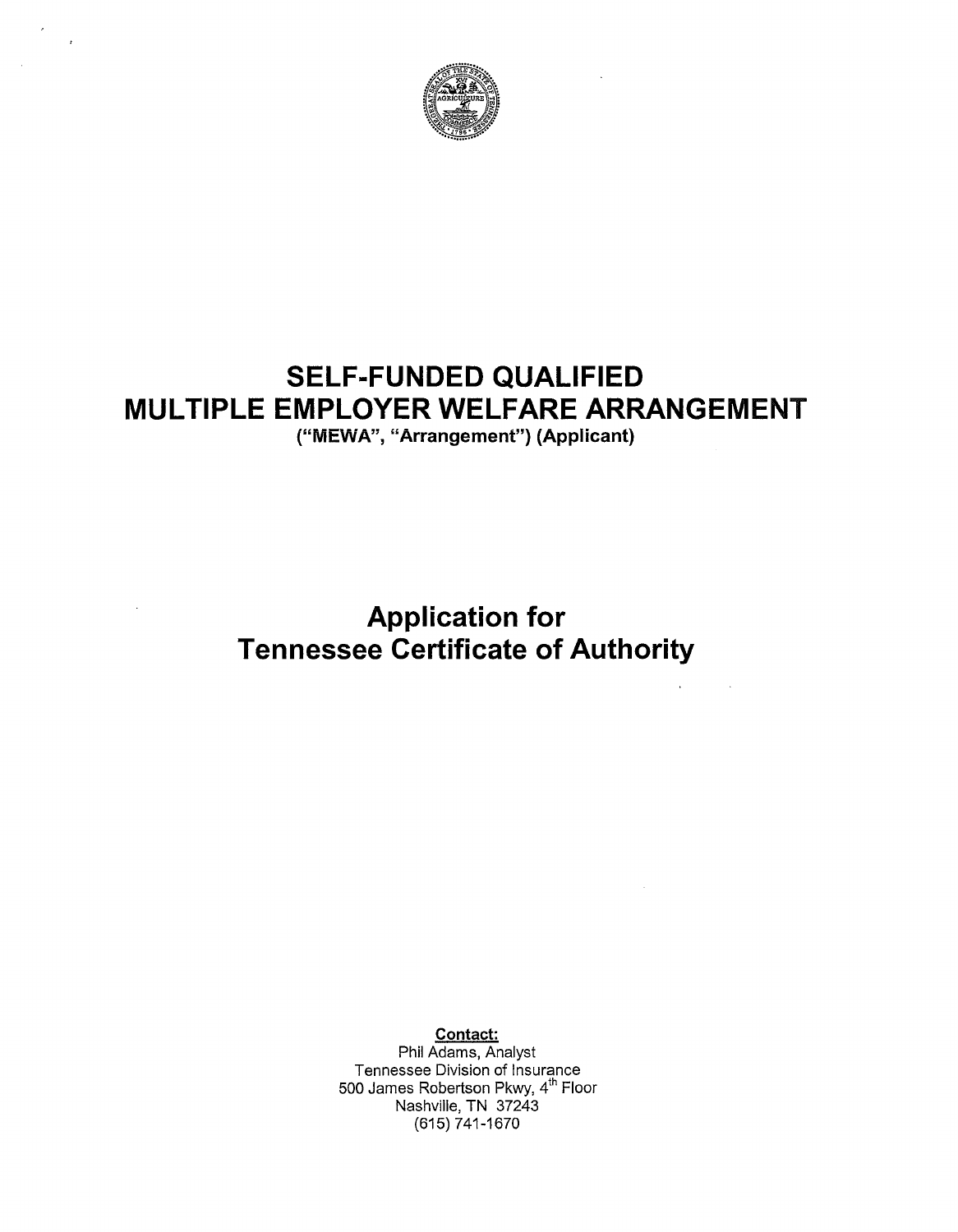

#### **SELF-FUNDED QUALIFIED MULTIPLE EMPLOYER WELFARE ARRANGEMENT ("MEWA", "Arrangement") Application for Tennessee Certificate of Authority APPLICATION CHECKLIST**

### **THE APPLICANT IS DIRECTED TO REVIEW TENNESSEE RULE 0780-1-76 IN ITS ENTIRETY BEFORE PROCEEDING WITH THIS APPLICATION.**

The application checklist is intended to help guide you with assembling your Self-Funded Qualified Multiple Employer Welfare Arrangement ("MEWA") application for Tennessee Certificate of Authority. Please be sure to complete the checklist by appropriately marking the boxes on the left side of the page prior to submitting your application for review. The completed checklist should be attached to the top of the application. [References to the Rules of Tennessee contained in brackets are for informational purposes only]

1. **Arrangement Application Form** [0780-1-76-.05 (1)] Completed Application Checklist<br>Original Application Form signed and notarized 2. **Arrangement Application Review Fee** [0780-1-76-.05 (1)]<br>Payment of required application review fee of \$675.00 Regulator Use Only  $\Box$ **3. Arrangement Public Records** [0780-1-76-.05 (2) (a)] A copy of all articles, bylaws, agreements, trusts, or other documents or instruments describing the rights and obligations of the employers, employees, and beneficiaries of the arrangement 4. **Arrangement Description** [0780-1-76-.05 (2) (b)] A copy of each summary plan description of the arrangement filed or required to be filed with the United States Department of Labor, including any amendments to each description 5. **Arrangement Participation** [0780-1-76-.05 (2) (c)] Evidence of coverage of or letter of intent to participate executed by at least ten (10) employers providing allowable benefits 6. **Participants' Financial Statements** [0780-1-76-.04(1)(h)(1)(i); 0780-1-76-.05 (2) (d)] CJ Financial statements of the arrangement and of each employer participating in the arrangement, for the preceding five (5) fiscal years or for such lesser period as such applicant shall have been in existence, and similar information covering the period from the end of such person's last fiscal year, if the information is available Certificate of an independent public accountant to the effect that such statements present fairly the financial position of the applicant and the results of its operations for the year then ended, in conformity with the National Association of Insurance Commissioners Accounting Practices and Procedures Manual 7. **Arrangement Fidelity Bond(s)** [0780-1-76-.05 (2) (e)]<br>**Proof that the arrangement maintains and will continue to maintain fidelity bonds required by** Proof that the arrangement maintains and will continue to maintain fidelity bonds required by<br>the United States Department of Labor under 29 U.S.C. 1001-1461 (Employee Retirement<br>Income Security Act of 1974) the United States Department of Labor under 29 U.S.C. 1001-1461 (Employee Retirement Income Security Act of 1974)

- 8. **Arrangement Stop-Loss Insurance** [0780-1-76-.05 (2) (f)]
	- D A copy of any stop-loss insurance policies maintained or proposed to be maintained by the arrangement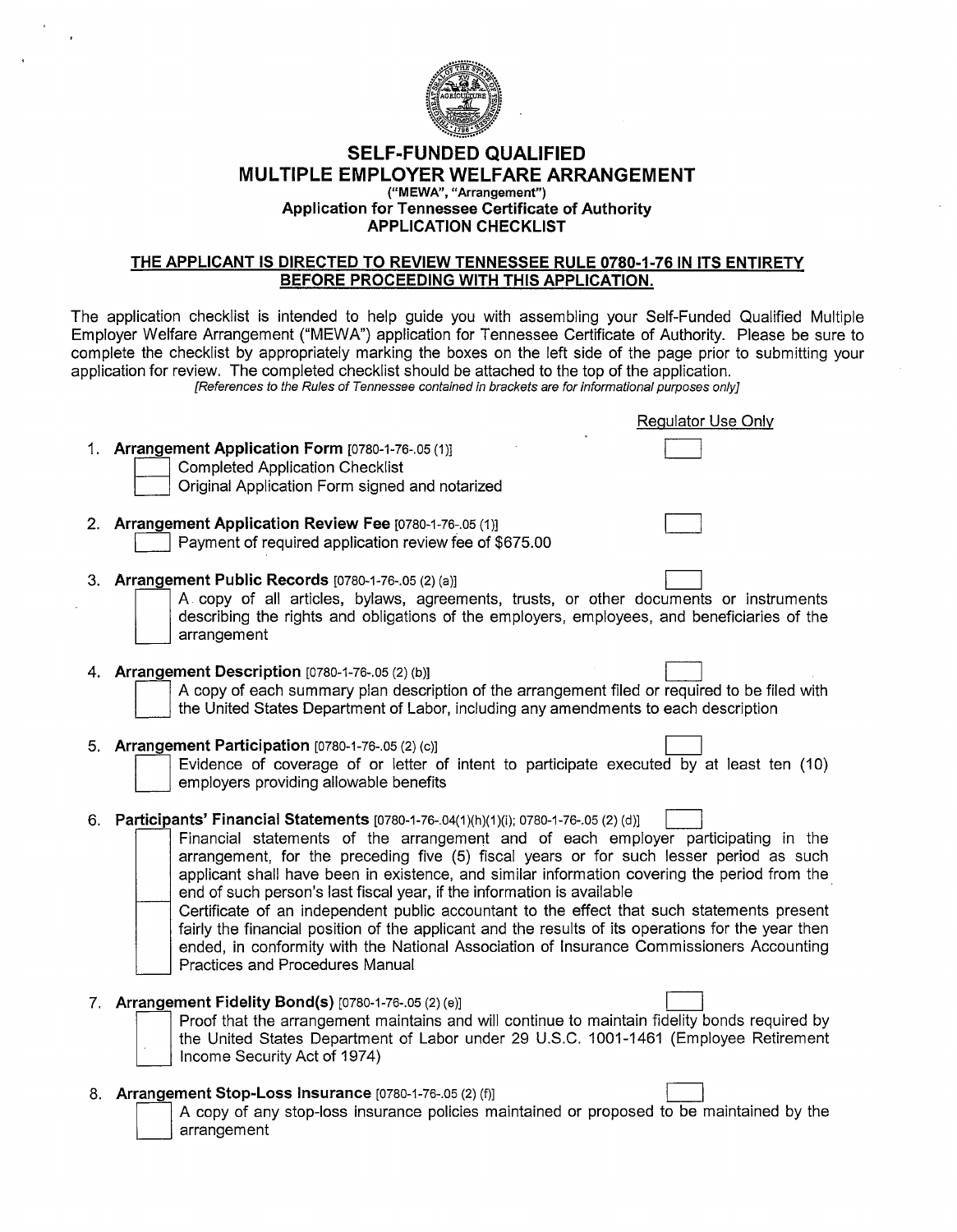|     | 9. Biographical Affidavits [0780-1-76-.05 (2) (g)]<br>Biographical reports, on forms prescribed by the National Association of Insurance<br>Commissioners, evidencing the general trustworthiness and competence of each individual<br>who is serving or who will serve as a managing employee or fiduciary of the arrangement                                                                                                                                                                                                                         |
|-----|--------------------------------------------------------------------------------------------------------------------------------------------------------------------------------------------------------------------------------------------------------------------------------------------------------------------------------------------------------------------------------------------------------------------------------------------------------------------------------------------------------------------------------------------------------|
|     | 10. Acknowledgment of Bond Requirement [0780-1-76-.04 (1) (g)]<br>Written acknowledgment of bond placement as prerequisite condition for Certificate of<br>Authority for Arrangement                                                                                                                                                                                                                                                                                                                                                                   |
|     | 11. Arrangement Contribution Rates or Fees [0780-1-76-.08]<br>Submission of:<br>(a) A rate or fee of any kind to be charged a participating employer or employee;<br>(b) Every rating manual, schedule, plan, rule, or formula; and<br>(c) Any modification to the rating manual, schedule, plan, rule or formula                                                                                                                                                                                                                                      |
|     | 12. Actuarial Opinion [0780-1-76-.09 (1) (b)]<br>An Actuarial Opinion bearing original signature by a qualified actuary that includes:<br>1. A certification that the unpaid claim liability of the arrangement meets the requirements of<br>Chapter 0780-1-69;<br>2. The recommended level of specific and aggregate stop-loss insurance the arrangement<br>should maintain; and<br>3. Description of the actuarial soundness of the arrangement, including any recommended<br>actions the arrangement should take to improve its actuarial soundness |
|     | 13. Acknowledgment of Tax Obligation [0780-1-76-.13]<br>Written acknowledgment of the nature of the tax obligation of the arrangement [the same<br>amount imposed upon accident and health insurers under Tenn. Code Ann. § 56-4-205]                                                                                                                                                                                                                                                                                                                  |
| 14. | IRS Form 5500 [0780-1-76-.09 (3)]<br>A copy of the arrangement's Internal Revenue Service Form 5500 (if so filed), including all<br>attachments to the form                                                                                                                                                                                                                                                                                                                                                                                            |
|     | 15. Written Notice to Employees of Arrangement Participants [0780-1-76-.10]<br>Proposed notification to be provided to each participating employee at the time that<br>coverage becomes effective                                                                                                                                                                                                                                                                                                                                                      |
|     | 16. Agent Solicitation for Arrangement [0780-1-76-.12]<br>Evidence that arrangement membership will be solicited only by producer(s) licensed by the<br>Commissioner for the line of accident and health                                                                                                                                                                                                                                                                                                                                               |
|     | Additional resources for forms and informational materials referenced herein are available at the<br>following websites:                                                                                                                                                                                                                                                                                                                                                                                                                               |

 $\ddot{\phantom{0}}$ 

 $\mathcal{L}_{\text{max}}$ 

 $\sim$ 

 $\sim$ 

- Tennessee Division of Insurance www.state.tn.us/commerce/insurance
- National Association of Insurance Commissioners (NAIC) www.naic.org/ucaa

 $\sim 10^{-10}$